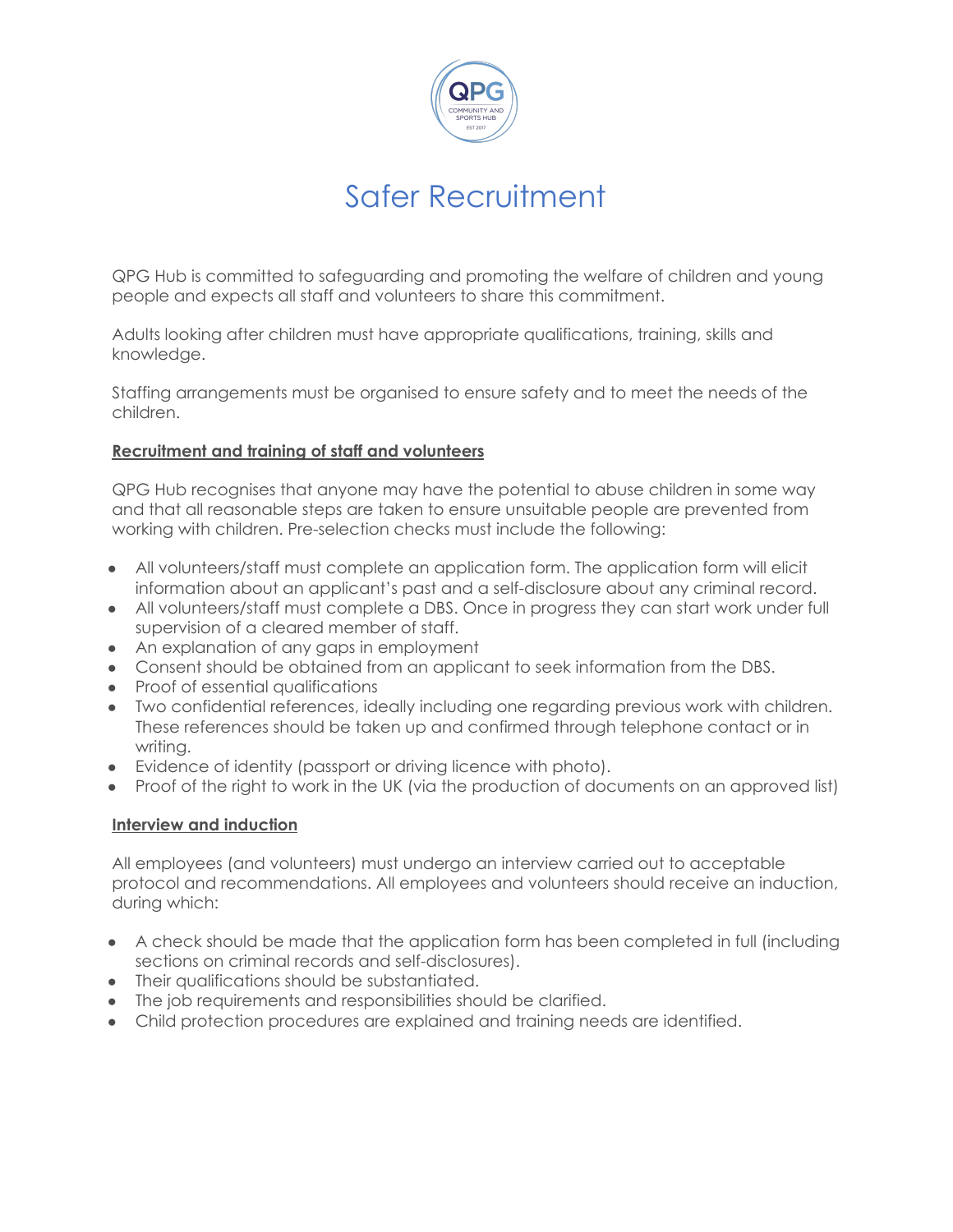

## Safer Recruitment

#### **Disqualification**

The QPG Hub will not employ staff or volunteers who have been convicted of an offence or have been subject to an order that disqualifies them from registration under regulations made under section 75 of the Childcare Act 206.

Note that a member of staff can become disqualified if they live in the same household as another disqualified person, or if a disqualified person is employed in that household. If a member of staff becomes disqualified, we will terminate their employment and notify Ofsted

### **Training**

In addition to pre-selection checks, the safeguarding process includes training after recruitment to help staff and volunteers to:

- Analyse their own practice against established good practice, and to ensure their practice is not likely to result in allegations being made.
- Recognise their responsibilities and report any concerns about suspected poor practice or possible abuse.
- Respond to concerns expressed by a child or young person.
- Work safely effectively with children.

#### **Ready to work**

- When staff have completed their initial training, DBS application and Staff Suitability form they are able to work under supervision, as agreed with Ofsted.
- Once we receive a satisfactory DBS, they will be provided with a photographic name badge with details of their DBS number on it. This must be worn at all times.
- If a DBS contains information each case will be risk assessed on an individual basis and advice sort if necessary.

#### **QPG Hub may require:**

• Staff to attend a recognised Safeguarding and child protection awareness training workshop, to ensure their practice is exemplary and to facilitate the development of a positive culture towards good practice and child protection.